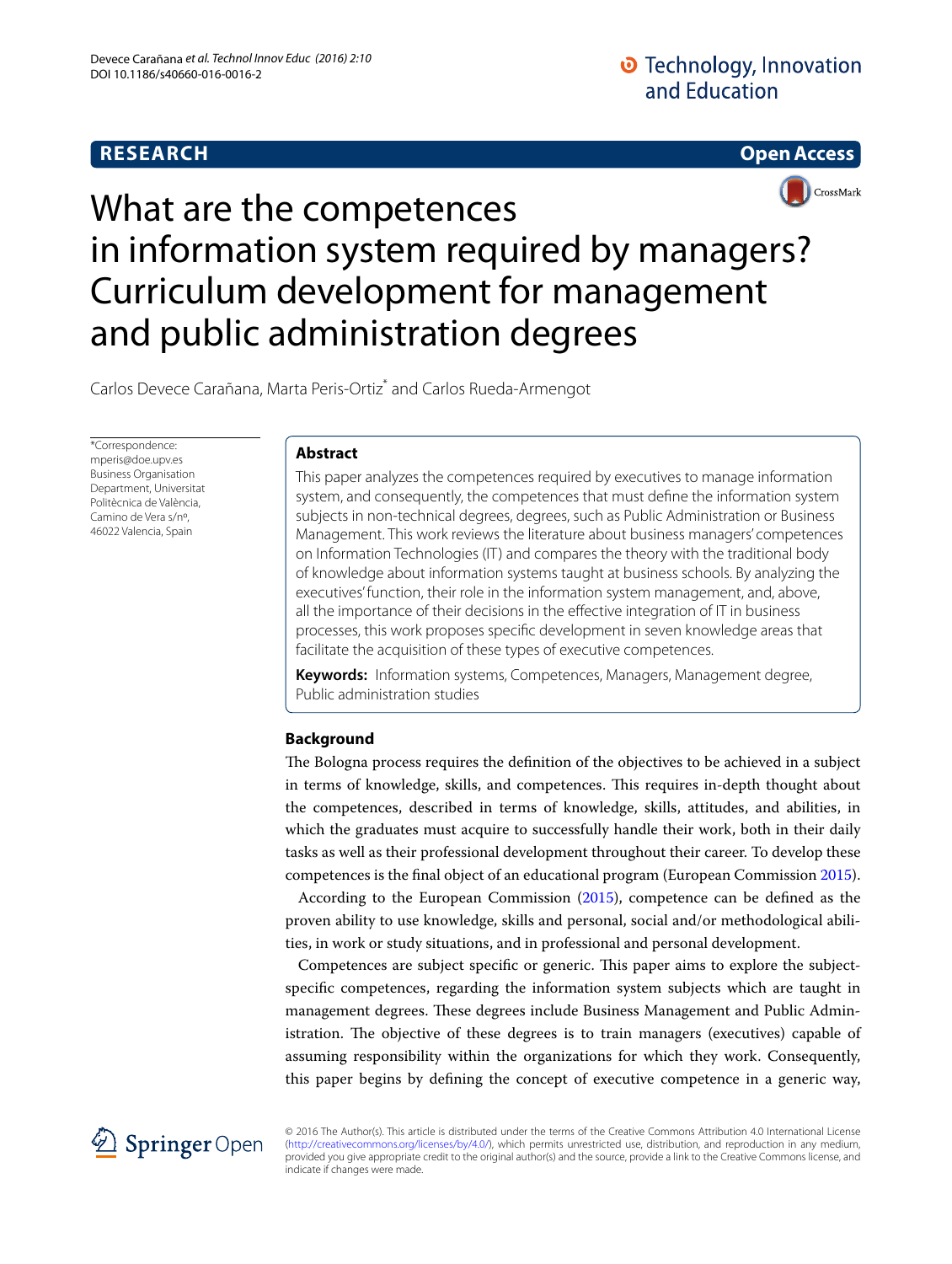subsequently, developing these executive competences in detail in relation to information systems.

#### **Executive competences**

From a business perspective, competence is the ability to sustain the coordinated deployment of assets in ways that help a firm to achieve its goals (Sanchez et al. [1996](#page-8-0)).

Executive competences are essential, since they allow to interpret the environment and to create a unique vision based on which it is effectively possible in business. This vision or mental model (Senge [1990](#page-8-1)) of the organization and the environment makes possible to detect opportunities and threats, establishing the organization's strategic approach to exploit asymmetries in markets with strategic factors (Lado and Wilson [1994;](#page-8-2) Hambrick and Mason [1984\)](#page-8-3). Executives are the persons in charge of setting the mission and objectives that guide the creation and implementation of strategy, and the development of organizational skills and capabilities (Lado et al. [1992](#page-8-4)).

The executive competences originate from both explicit and tacit knowledge, based on the executives' experience. The executive competences usually include both the abilities and know-how of the executives on an individual basis, as well as the skills and capacities derived from the interaction with other staff members.

Leadership is also considered as a determining success factor for managers. Leadership allows to communicate the mission and to obtain the commitment from the entire organization, thus allowing its members to act in a collective rather than isolated way (Lado and Wilson [1994](#page-8-2); Lado et al. [1992](#page-8-4); Westley and Mintzberg [1989\)](#page-8-5). Osbaldeston and Barham ([1992](#page-8-6)) insist on this point, indicating the link of the company's competitiveness with the management competence to develop and completely use the experience and talent of all the members of the organization, integrating and encouraging the efforts of a complex team of persons. Thus, management competences cover aspects as diverse as general and specialized knowledge, individual abilities as well as social ones, organization and planning skills, capacity to innovate, and cope with non-routine activities.

These types of competences decisively determine the acquisition, development and deployment of the firm's resources and capacities, their conversion into valuable products, and the creation of value. Thus, Penrose ([1959\)](#page-8-7), Hambrick and Brandon ([1988](#page-7-1)), and Castanias and Helfat [\(1991\)](#page-7-2) emphasize the value of executive talent and its heterogeneity to improve the company's competitive rank. More recently, Bettiol et al. ([2012](#page-7-3)) confirm the value of the managers' unique vision to interpret the environment, and the importance of this vision to exploit the firm's resources (Yang and Li [2011;](#page-8-8) Siegel and Renko [2012\)](#page-8-9).

Researchers differ in relation to the dimensions that comprise the executive competences. For example, Lado and Wilson [\(1994](#page-8-2): 703) solely distinguish two dimensions: the outline of a strategic vision and the establishment of a beneficial link with the environment. Lado et al. [\(1992\)](#page-8-4), however, identify a third dimension, leadership, independently of the dimension of the strategic vision. Camisón [\(2002\)](#page-7-4) integrates these models, proposing five dimensions in the executive competences: (1) Strategic approach. The strategic approach is the executive capability to outline a strategic vision that supports the development of the organizational resources and establish a beneficial organizationenvironment link. (2) Qualification of the executives: This includes their talent, technical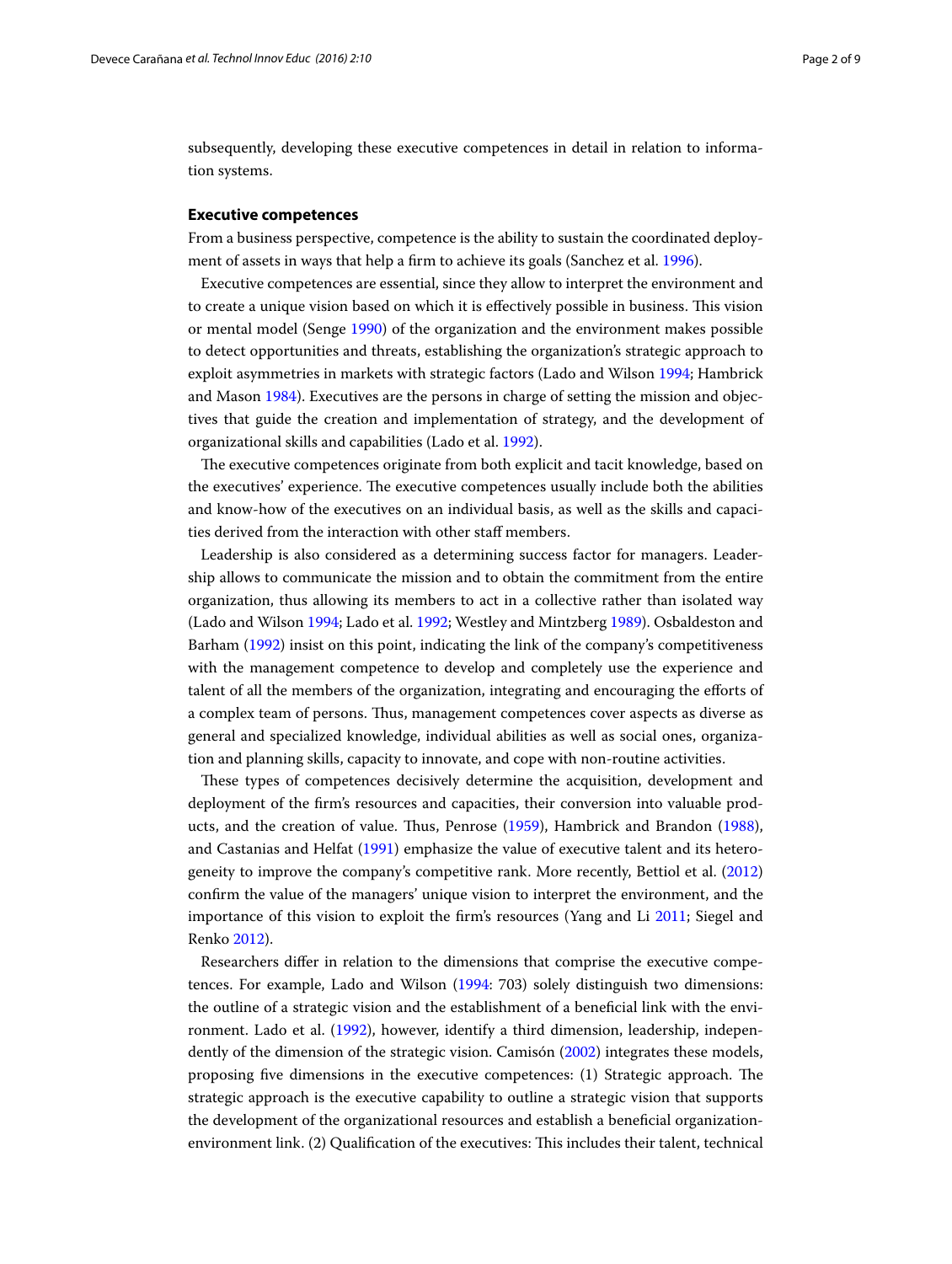and management knowledge, their ability to solve problems, and make decisions and their experience. (3) Personality of the executives. This dimension alludes to the executives' knowledge about themselves, their capability to control their own behavior and emotions, and the values and standards that motivate them, which condition their social model and conduct. (4) Executive mentality. Orientation of the managers in relation to achievement, time use, change and innovation, as well as risk (revealing their perspective when facing risk). (5) Effective leadership. This alludes to the management style and leadership ability to communicate the strategic vision (a clear vision of the organization's future) to the members of the organization and to delegate power to the employees to carry it out, achieving their enthusiastic commitment.

In our study, we are interested in the direct effects of the executive competences in information systems (IS). For this purpose, we focused on the specific aspects of the executive competences in relation to the information management in organizations, limiting our study to the executive competences in IS which are described below.

#### **Executive competences in information systems**

Within the MIS (Management Information Systems) literature, there are numerous works that study the role of top managers in the efficiency of the IS in organizations. This study is mainly based on the exceptional paper of Bassellier et al. [\(2001\)](#page-7-5) on the subject, and tries to update the proposal of these authors and apply it to the development of business schools' curricula.

Since the outset of IS, the importance of the executives' support has been recognized to obtain all the benefits which IT systems can offer. One of the first studies about the matter (Swanson [1974](#page-8-10)) showed that the managers who participate in the development of IS achieve a greater appreciation of the system. This means that the participation has an influence on the appreciation. Swanson describes the "appreciation" concept as the executive's belief about the relative value of IS in a particular business activities.

It is in the mid-eighties when IT ceased to be confined to the specific aspects of the business activity and was used on a generalized basis in the organization, affecting the way of doing business in a substantial way. Here, the strategic vision became necessary to guide their development and the general managers' participation was mandatory. This led certain authors to state that IS are too important to be abandoned in the hands of the technicians (Doll and Torkzadeh [1987](#page-7-6); Rockart [1988](#page-8-11)). Then, since the outset of the extensive IT use in organizations, the involvement of executives in IS has been considered as necessary to exploit the advantages, which these technologies offer. A reference work of this period is that of Jarvenpaa and Ives [\(1991](#page-8-12)). These authors analyzed the important role managers play in the decisions of how, when, and where to use the IT resources. The results found a positive correlation between the involvement, participation, age, and professional training of the executives on IT, on the one hand, and the progressive use of IT in the company, on the other hand. This same study showed that the involvement of the executives in the activities linked to the IS area is positively correlated to the participation of executives in the organizational planning of IS, and yet, weakly associated with the executive's functional training on IT.

Other studies show that the executives' perceptions are essential to understand how IT can affect the organizational performance. Dent-Micallef and Powell [\(1998\)](#page-7-7) consider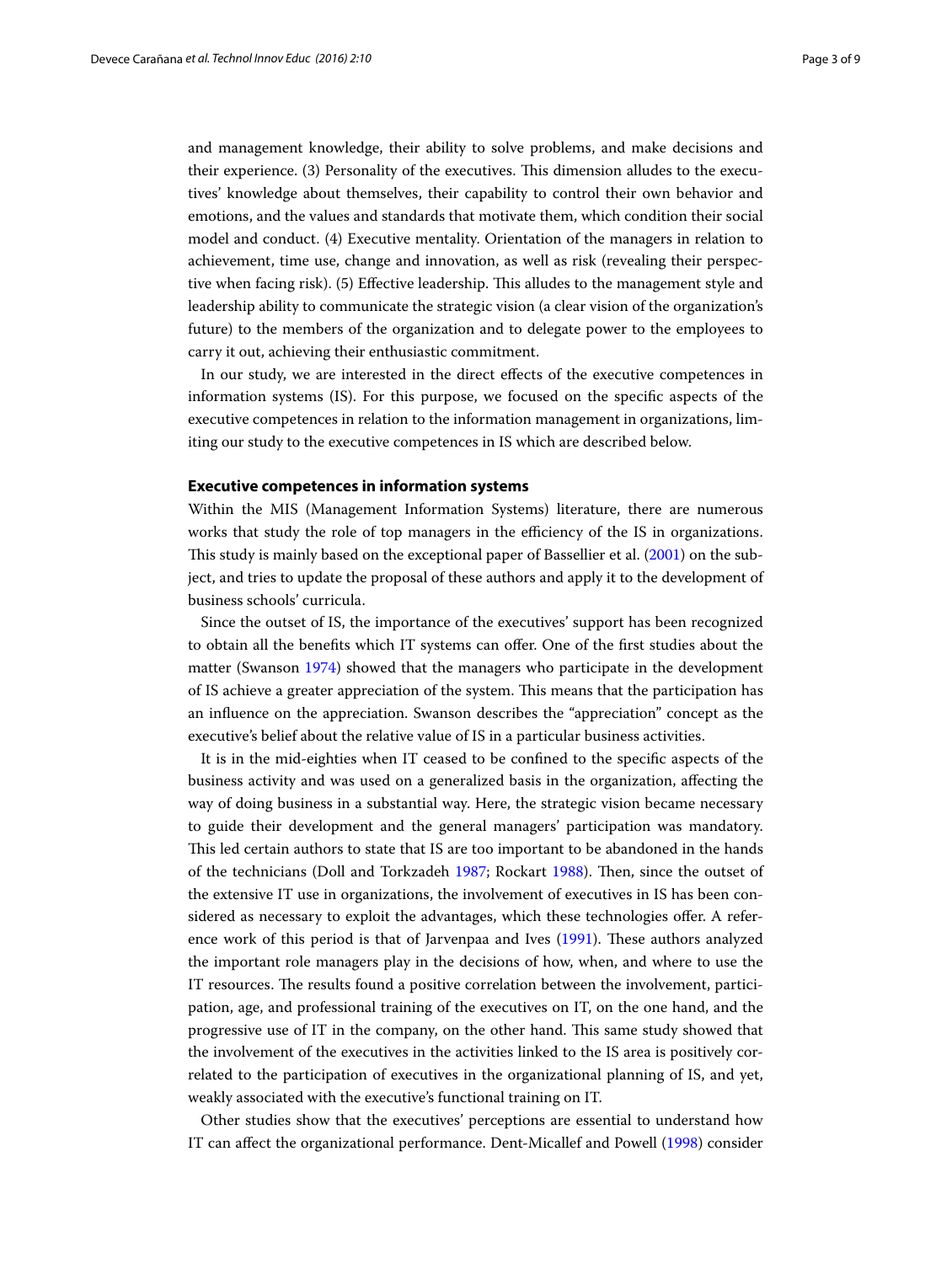that the CEO's commitment and integration of IT in the company's general strategy are crucial to take advantage of the IT potential. In a similar way, Jarvenpaa and Ives ([1991](#page-8-12)) define the executives' participation as the degree, in which management considers the IT as instrumental to accomplish the organizational goals. Busch et al. [\(1991](#page-7-8)) have found that the executives' perceptions and attitudes toward the IT are associated with the progressive use of IT in the organization. In a similar way, manager's IT knowledge and attitude are valuable indicators of how IT is used to support the business strategy (Boynton et al. [1994\)](#page-7-9). The work by Broadbent and Weill [\(1993\)](#page-7-10) demonstrates a positive relation between the executives' perceptions of the role of the IT and the IT investment.

The managers' IT vision is basic in the success of IT projects. Researchers advocate the executives' participation in the IS planning (Broadbent and Weill [1993](#page-7-10)) or the creation of a shared vision between business and IT managers and a mutual recognition of the business objectives as a way to improve the benefits provided by IS (Reich and Benbasat [1996;](#page-8-13) [2000\)](#page-8-14). On the other hand, if the business and IS managers maintain divergent objectives for the IT; there is a little hope that the IT investments can benefit the organization. The MIS literature confirm that to ensure that IT deliver the value which is expected, top managers must participate in the business integration process of IT. In turn, acknowledgement of the IT value and the management's degree of participation in the IT decisions are solidly related. More recently, Devece ([2013](#page-7-11)) shows the importance of the managers' IT competence on organizational performance. When the executives are involved in the evaluation of IS, the determination of objectives, and they establish a fluent relation with the IS department, their perception of the IT is more favorable and adds more value to the firm. Consequently, the executive's personal participation in the IT management can lead to a positive increase in the IS benefits. This means, the managers who invest a significant amount of time to make decisions related to IS tend to appreciate them better and consider that they have a critical importance for the organizations. Having reached this point, it is necessary to clarify what is understood by the executive's participation in the IT management to determine the competences involved in this activity.

The executive's participation in the IS management is linked to the importance which this person grants to IT. The participation refers to the perception and attitudes of the executive in relation to IT, namely the degree in which the executive observes the IT is critical for the organization's success. Considering this point of view, several authors propose that the manager is not required to be an expert in the "how" mechanics of technology, but simply be familiar with what the technology is capable of doing in the organization and what is doing in the industry. Managers must communicate with the IT team (Lederer and Mendelow [1988;](#page-8-15) Cegarra-Navarro et al. [2011\)](#page-7-12), keep informed about the company's IT activities and be well informed about the IT skills and capacities of the organization and their initiatives. There is little literature about how the interchange between the managers and the IT team takes place and how managers learn about the IT possibilities. There are several proposals which range from informal communication to the manager's chairmanship of an IT management committee (Torkzadeh and Xia [1992\)](#page-8-16). These committees outline the organization strategies from both corporate' as well as business units' perspective and specify how IT can support business activities. In turn, this support from top managers generates commitment and enthusiasm by the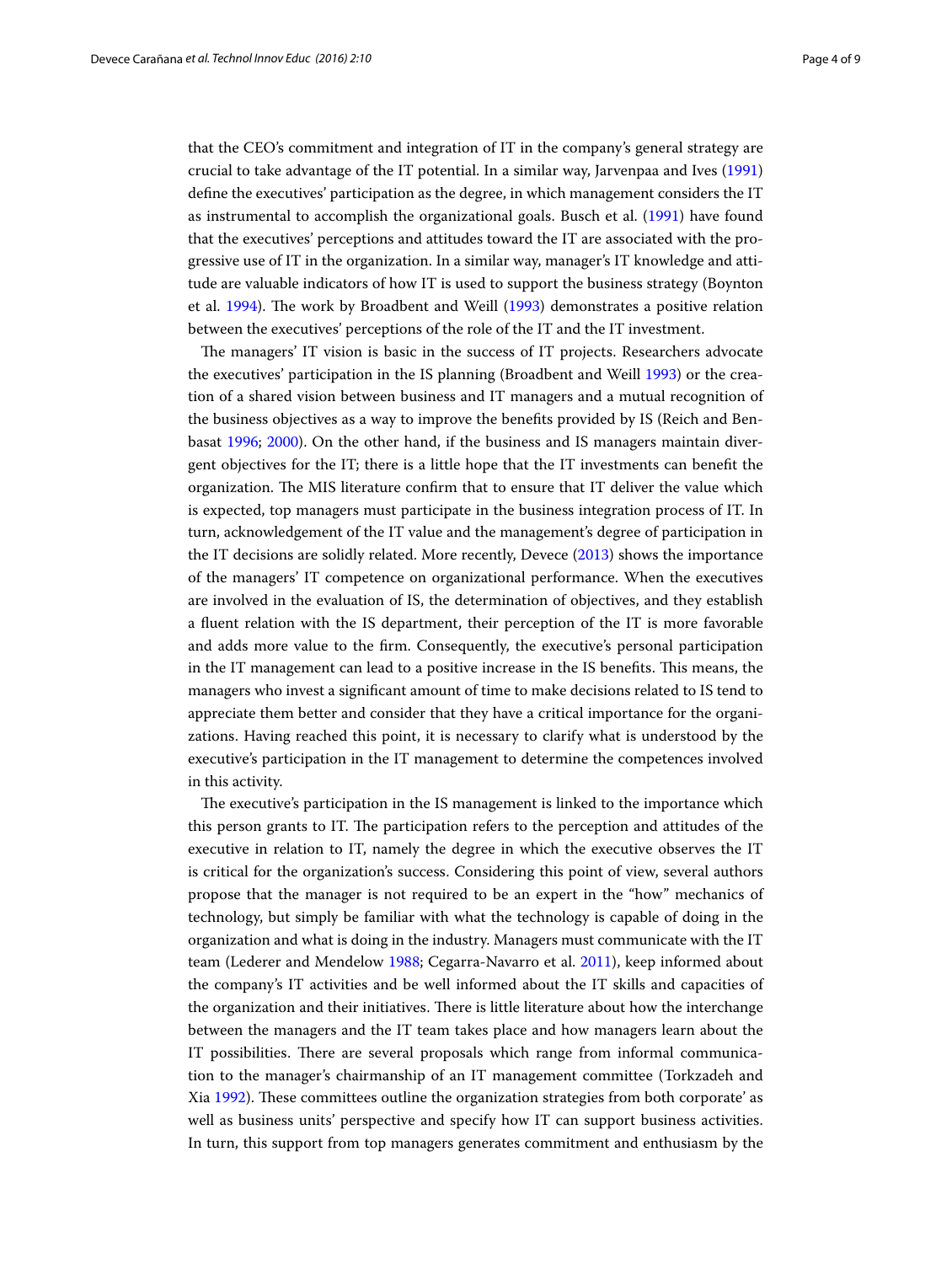remaining executives and employees. Accordingly, the proper business integration and implementation of IS depend largely on the degree of commitment of managers. Linking the literature in the MIS field with the classification of manager's competences presented in the heading above, we highlight two specific fundamental dimensions of IT manager's competences which directly affect the development of the organization's information systems: (1) the executives' strategic vision of IT and (2) the executives' qualifications in IT. These two dimensions are closely related with each other (Bassellier et al. [2001](#page-7-5)).

This concept of IS competences, understood as IT knowledge and as strategic vision of IT applied to business, has also been adopted by Bassellier et al. [\(2001\)](#page-7-5). These authors define the IT competences of the CEOs as the set of explicit and tacit knowledge in relation to IT that an executive possesses and which permits him/her to display IT leadership in the business sector. Likewise, the authors consider that leadership is characterized by the manager's knowledge. Subsequently, Bassellier et al. [\(2003\)](#page-7-13) define the IT competence of the managers as the set of IT knowledge and experience which the manager possesses.

Next, we describe the two dimensions, in which we have divided the manager's IT competence.

#### **Managers' IT knowledge**

Boyatzis [\(1982\)](#page-7-14) defines the managers' IT knowledge as specialized knowledge, a useful body of facts and relevant concepts for a specific job. Based on the Boyatzis' definition, Bassellier et al. [\(2001\)](#page-7-5) consider three major knowledge areas that managers must possess to exploit IT in the organization: (1) Keep up-to-date with the information assets and the information opportunities. (2) Understand the value and potential of IT. (3) Know the potential as well as current and future limitations of IT and determine how rival companies use them.

Another classification of the required IT know-how is provided by Brown and Magill ([1994\)](#page-7-15). In this case, the authors suggest a division between the management of the technology specifically and the management of its application in the information systems: (1) Technology management (including computer operations, communication/connectivity, emerging technologies, and technological planning). (2) Technology use management (including system development, computer support to end user, and application planning).

Other works consider that the main purpose of managers IT knowledge is to permit the executives to communicate with the IT personnel. This knowledge facilitates the "link" or the connection between the business system, and the IS Department. Reich and Benbasat ([1996](#page-8-13)) define "linkage" as the degree, in which the IT mission, objectives, and plans support the business mission, objectives, and plans through their mutual reinforcement. These two authors state that the "linkage" concept has two dimensions: an intellectual dimension, considered as the internal consistency and external validity of the contents of the IT and business plans; and the social dimension, considered as the mutual understanding of the plans and objectives between top managers and the managers of the IS Department.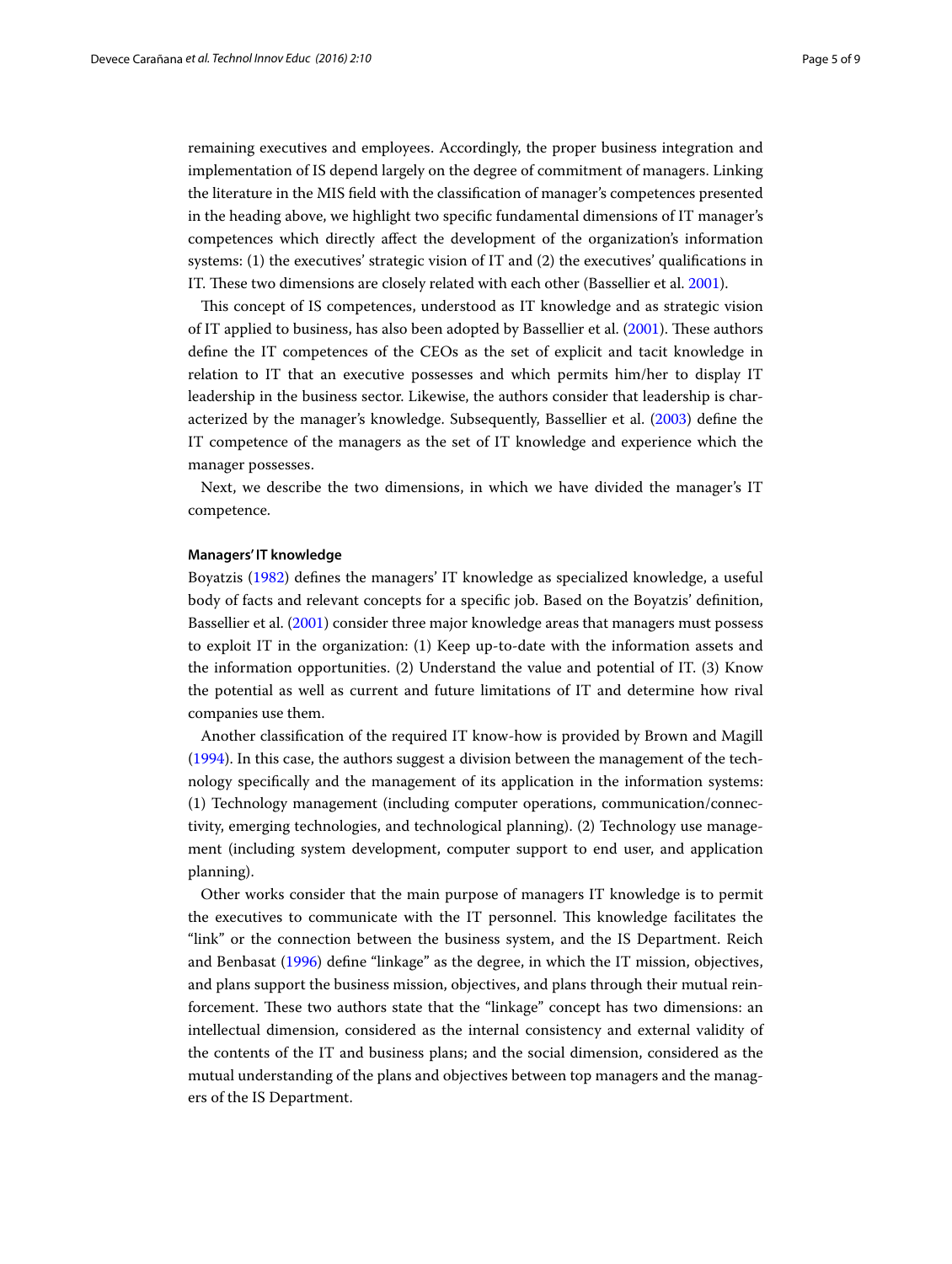Bassellier et al. [\(2001](#page-7-5)) classify the explicit IT knowledge of managers into five groups:

- •• *Technology* managers should know about hardware (basic components) and software (programming languages) in different areas (processing, data storage and communication). This will let them to evaluate the current IT infrastructure, understand the description of the system features, and visualize the requirements for the future.
- •• *Applications* this refers to the knowledge of common IS used in the industry (vertical applications) and the applications common in different organizational functions, and how these applications can help to achieve the business objectives. This involves knowledge of the portfolio of current applications, the information architecture, and the emerging applications.
- •• *System development* it is necessary to possess knowledge about the practices in project management, time programming, budget calculation, etc. Likewise, one must be accustomed to different development methodologies, the life cycle of systems, work with the end user, software purchase, and *outsourcing*.
- *Management of IT* the managers must know the activities related to the IT administration, although they do not actively participate in them, because this permits them to integrate the strategic IT planning with the rest of the company.
- •• *Access to IT knowledge* since it cannot be expected that a manager has comprehensive IT knowledge, this person must know the reliable knowledge sources, both inside and outside the organization, who can provide him/her with expert advice about IT.

To these five groups, we propose to add two more areas of knowledge. These areas are present in most of the up-to-date manuals of IS management:

- •• *e*-*Commerce* the importance of the effect of the Internet on a business can differ depending on the industry, but the capacity to change the rules and success factors of a business of the e-commerce (Crowston and Myers [2004](#page-7-16); Stare et al. [2006](#page-8-17)), the mobile techologies, and the new marketing tools offered by the web 2.0 (Riegner [2007\)](#page-8-18) cannot be neglected.
- •• *Legal aspects* all countries have data protection rules, and managers must take punctilious care when dealing with customers rights. Personal data should be gathered only under strict conditions. Legal aspects of e-commerce are also basic. The growth of a global electronic market has affected numerous legal issues, including network security and transactions, protection of property rights, intellectual and copyright material in the digital environment, management of payment systems, the legality of electronic contracts, and different aspects of the jurisdiction in cyberspace.

#### **Strategic IT vision**

First, it is necessary to make the distinction, as suggested by Sabherwal and Chan ([2001](#page-8-19)), between the IT strategy, the IS strategy, and the information management strategy. The IS strategy is focused on the IT business systems or applications, whose main objective is their alignment with the business requirements and their use to achieve strategic benefits. The IT strategies are focused on the technology policies, including such aspects as the architecture, technical standards, security levels, and risk attitudes. Finally, the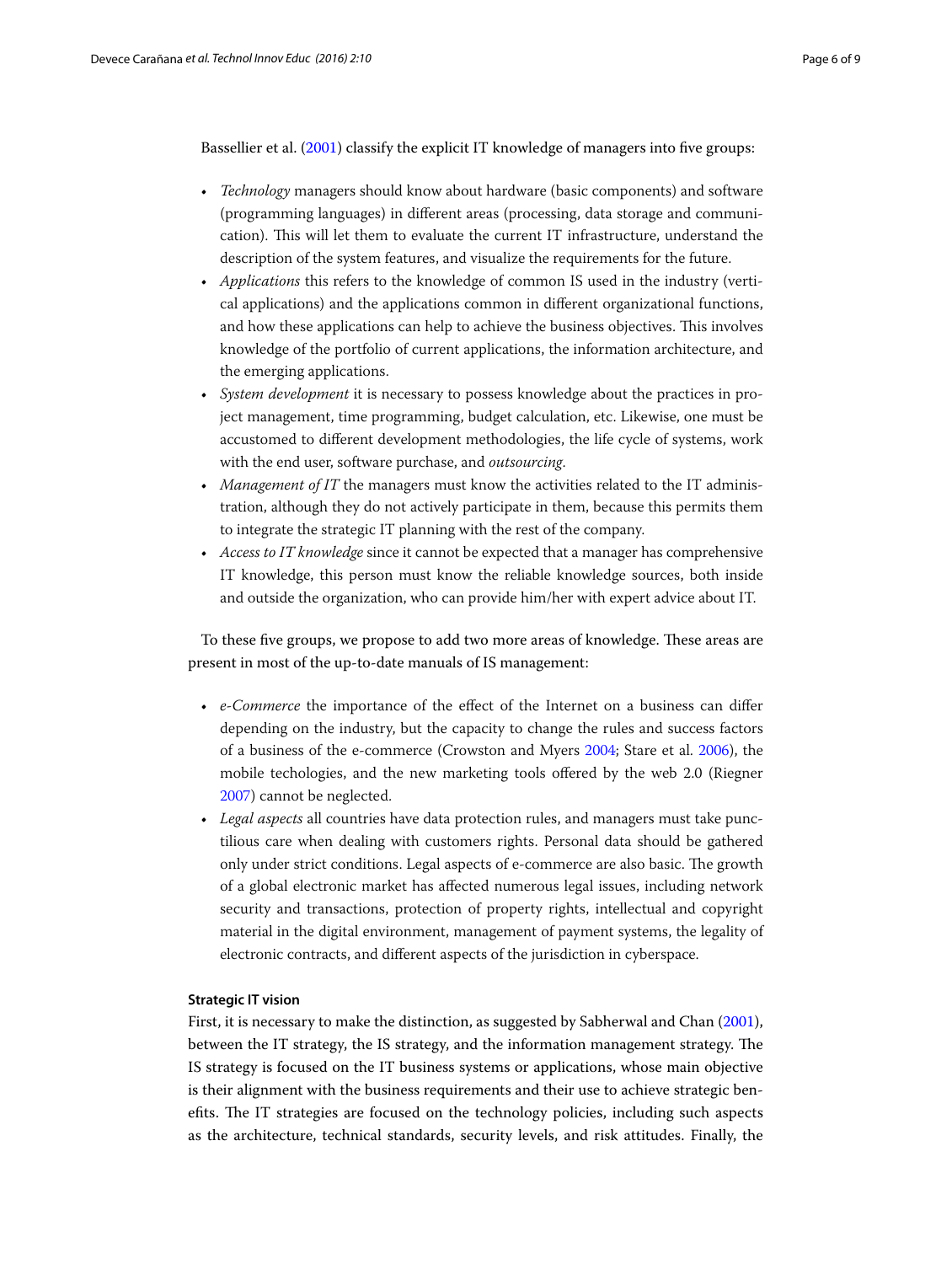information management strategies are concerned with the structures and functions for the IS and IT administration, focusing on issues, such as the relations between experts and users, the managers' responsibilities, the management controls, and the performance measurement processes (Earl [1996](#page-7-17)). In this study, when we refer to the IT strategy, we include the applications administration, and hence, we also encompass the IS strategies.

The importance that the literature in the MIS field places on IT strategy is reflected in the numerous works that deal with the strategic alignment concept. The IT alignment with the company strategy has been consistently considered as one of the most important aspects for both CEOs and IS departments. This persistent interest in strategic alignment is due to the fact that researchers consider its lack as one of the factors which hinder the achievement of the expected value of the IT investments (Chan and Reich [2007](#page-7-18); Oh and Pinsonneault [2007](#page-8-20); Chan et al. [2006](#page-7-19); Croteau and Bergeron [2001](#page-7-20)). To achieve this strategic alignment, the literature identifies a key concept: The knowledge shared in a domain (Bassellier and Benbasat [2004](#page-7-21), Bassellier et al. [2001\)](#page-7-5). Since the innovative applications based on IT are derived from the fluent and prosperous dialogues between business managers and IT managers, this requires a knowledge overlap between both types of executives. Hence, an in-depth understanding by the managers of how IT can support the company strategy is a determining factor to take full advantage of these technologies. In this sense, the managers' judgement about how IT can contribute to the organization's performance is closely related with the IT role in the organization. However, the manager's strategic vision transcends the strategic alignment between business and IT objectives. Not only can IT be adapted to the business strategies, but also IT specifically create new business options to explore. This strategic IT vision can only be achieved when a strategic business vision is combined with in-depth IT knowledge. Organizations are capable of creating innovations based on IT solely through the suitable union of business and IT knowledge. A high-level knowledge of IS and the business have been considered as a determining factor in the integration of IT in organizations (Hotho and Champion [2011](#page-8-21)). The strategic IT vision required to be able to create these innovations can only be constructed through apprenticeship and experiences accumulated in the form of tacit knowledge.

#### **Conclusions**

This study analyzes the competences that a manager should acquire about information systems. This paper clearly shows the need for middle or top managers to achieve these competences to achieve the competitive edge in the organizations they work for. One of the most important functions of these competences is the possibility to create a vision of IT and how these technologies can be applied to organizations. Always bearing this strategic vision in mind, the information system courses for managers must develop seven essential competences. The first is knowledge in information technologies. The second competence is linked to the knowledge of the existing applications in the market and which programs exist for each of the specific functions of the organization and how they can provide support to the activities and to the decision-making processes, as well as the information systems as the basic coordination component among activities. Third, it is necessary to create competences in the development and analysis of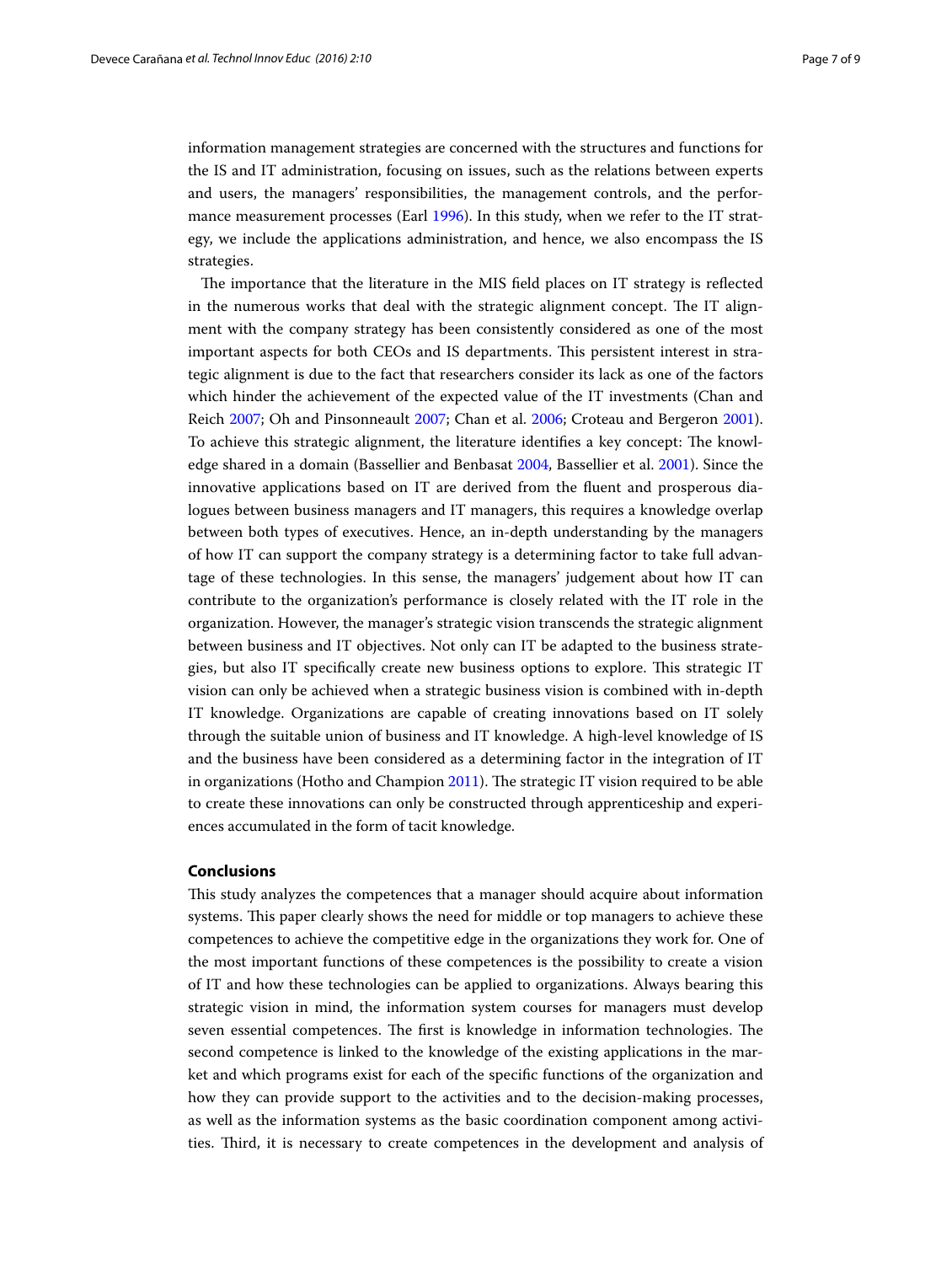information systems, linked to IS creation or upgrade projects in the organizations. The fourth competence involves the acquisition of abilities in IS administration and all the aspects linked to security and audits. Fifth, e-commerce, web 2.0, and the new tendencies in mobile technologies and applications should be included in the curricula of the IS subjects. Sixth, managers must know about the legal aspect of data protection, e-commerce, and e-government. Finally, although with a less academic nature, it is necessary to encourage students about the importance of knowing reliable IT experts and consultants who are vitally important for SME. This basic framework of competences with the proposed strategic approach should appear in the subjects of information management in non-technical degrees with a management profile.

#### **Authors' contributions**

The work was jointly developed by all authors. All authors read and approved the final manuscript.

#### **Competing interests**

The authors declare that they have no competing interests.

Received: 4 December 2015 Accepted: 31 May 2016 Published online: 29 June 2016

#### **References**

<span id="page-7-21"></span>Bassellier G, Benbasat I (2004) Business competence of IT professionals: conceptual development and influence on ITbusiness partnerships. MIS Q 28(4):673–694

- <span id="page-7-5"></span>Bassellier G, Reich BH, Benbasat I (2001) Information technology competence of business managers: a definition and research model. J Manag Inf Syst 17(4):159–182
- <span id="page-7-13"></span>Bassellier G, Benbasat I, Reich BH (2003) The influence of business managers' IT competence on championing IT. Inf Syst Res 14(4):317–336
- <span id="page-7-3"></span>Bettiol M, Di Maria E, Finotto V (2012) Marketing in SMEs: the role of entrepreneurial sensemaking. Int Entrep Manag J 8(2):223–248
- <span id="page-7-14"></span>Boyatzis RE (1982) The competent manager a model for effective performance. Wiley, New York
- <span id="page-7-9"></span>Boynton AC, Zmud RW, Jacobs GC (1994) The influence of IT management practice on IT use in large organizations. MIS Q 18(3):299–318
- <span id="page-7-10"></span>Broadbent M, Weill P (1993) Improving business and information strategy alignment: learning from the banking industry. IBM Syst J 32(1):162–179
- <span id="page-7-15"></span>Brown CV, Magill SL (1994) Alignment of the IS functions with the enterprise: toward a model of antecedents. MIS Q 18(4):371–403
- <span id="page-7-8"></span>Busch EA, Jarvenpaa SL, Tractinsky N, Glick WH (1991) External versus internal perspectives in determining a firm's progressive use of information technology. Proceedings of the 12th International Conference on Information Systems, New York, 1991:239–250

<span id="page-7-4"></span>Camisón C (2002) On the relevance of industry, competitive scope, strategic group, size and distinctive competences construct on explaining of organizational performance. Universitat jaume I, Castellón **(Working Paper** 

#### **1–02,Research Group on Strategy, Knowledge Management and Organizational Learning)**

<span id="page-7-2"></span>Castanias RP, Helfat CE (1991) Managerial resources and rents. J Manag 17:155–171

- <span id="page-7-12"></span>Cegarra-Navarro JG, Sánchez-Vidal ME, Cegarra-Leiva D (2011) Balancing exploration and exploitation of knowledge through an unlearning context: an empirical investigation in SMEs. Manag Decis 49(7):1099–1119
- <span id="page-7-18"></span>Chan YE, Reich BH (2007) IT alignment: what have we learned? J Inf Tech 22:297–315

<span id="page-7-19"></span>Chan YE, Sabherwal R, Thatcher JB (2006) Antecedents and outcomes of strategic IS alignment: an empirical investiga‑ tion. IEEE Trans Eng Manag 51(3):27–47

<span id="page-7-20"></span>Croteau AM, Bergeron F (2001) An information technology trilogy: business strategy, technological deployment and organizational performance. J Strateg Inf Syst 10:77–99

<span id="page-7-16"></span>Crowston K, Myers MD (2004) Information technology and the transformation of industries: three research perspectives. J Strateg Inf Syst 13(1):5–28

<span id="page-7-7"></span>Dent-Micallef A, Powell T (1998) Technologies de l'information: nécessités stratégiques ou sources d'avantage concurrentiel? Une étude empirique dans le secteur de la distribution aux Etats-Unis. Rev Can Sci Adm 15(1):39–64

<span id="page-7-11"></span><span id="page-7-6"></span>Devece C (2013) The value of business managers' 'information technology' competence. Serv Ind J 33(7/8):720–733 Doll WJ, Torkzadeh G (1987) The relationship of MIS steering committee to size of firm and formalization of mis planning.

Commun ACM 30(11):972–978

<span id="page-7-17"></span>Earl MJ (1996) The risks of outsourcing IT. Sloan Manag Rev 37(3):26–32

<span id="page-7-0"></span>European Commission (2015) ECTS Users' Guide 2015. Publications Office of the European Union, Luxembourg. doi:[10.2766/87592](http://dx.doi.org/10.2766/87592)

<span id="page-7-1"></span>Hambrick DC, Brandon G (1988) Executive values. In: Hambrick DC (ed) The executive effect: concepts and methods for studying top managers. JAI Press, Greenwich